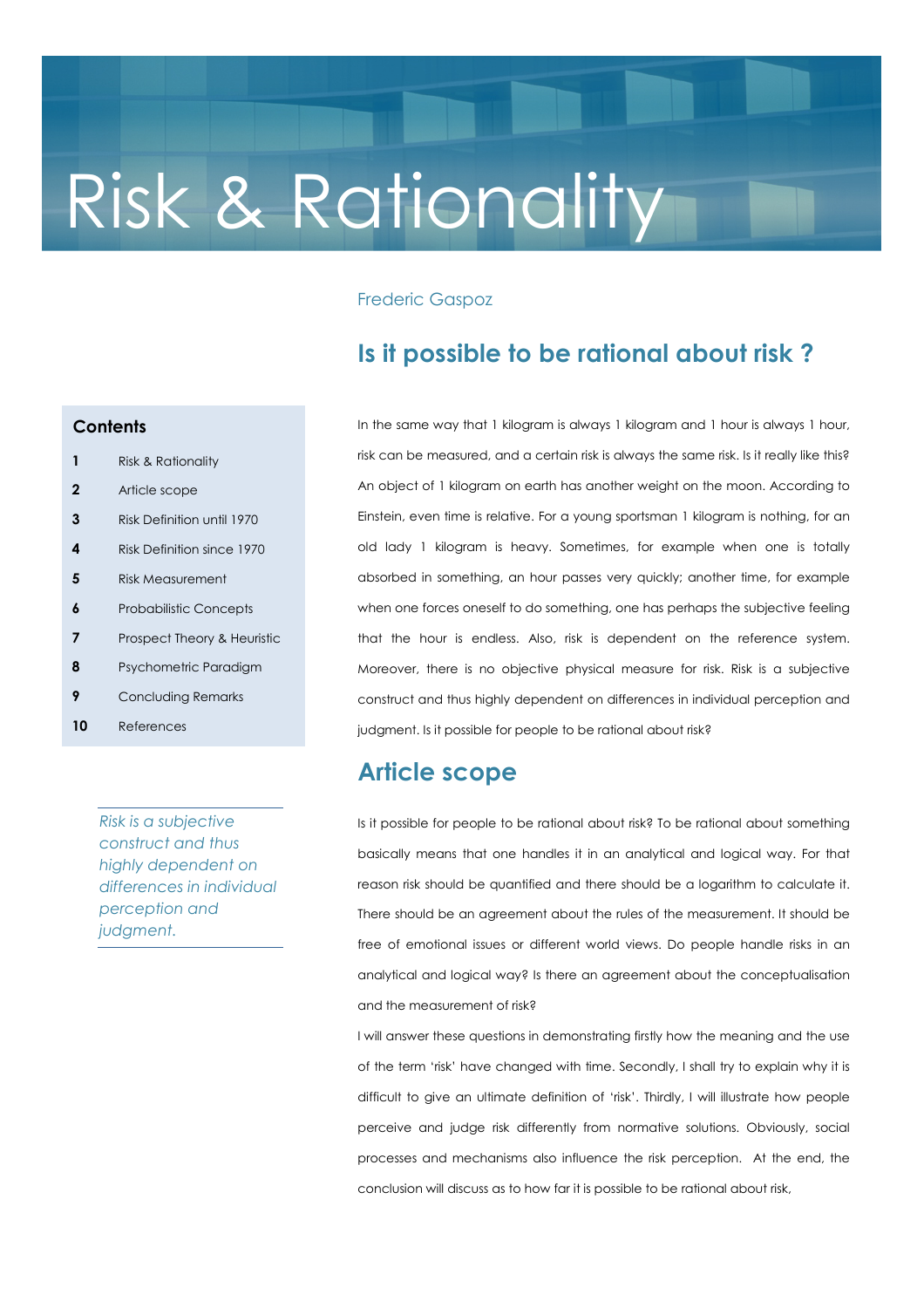Up until the 19th century, the time of the developing industrial society, risk was understood as opportunity costs for the creation of prosperity and wealth.

Risk is a subjective construct and not an objective given fact.

# Risk Definition until 1970

The term 'risk' was used for the first time in the Italian commercial language of the 19th century (Rammstedt 1992: 1045-1050). The etymological roots point to the Greek language, whereby it can mean both root and also cliff : it means those cliffs around which a merchant ship should sail. The closer the ship sails around the cliffs, the faster it reaches the harbour, which certainly represents a gain. If the ship goes too near the cliff and is wrecked, then there is a loss. Up until the  $19<sup>th</sup>$ century, the time of the developing industrial society, risk was understood as opportunity costs for the creation of prosperity and wealth (Dake 1992: 21-37). Blaise Pascal (1623-1662) was the first to describe how to measure probability. The risk theory of Laplace (1816) especially had a crucial influence on the risk conception and on the emerging insurance industry. The simple formula:

risk = harm x probability

suggests a predictability and thus a controllability of the risk. Until the end of the 60's of the 20<sup>th</sup> century, a very limited risk concept was predominant. An extension and a differentiation of the term 'risk' seemed to be unnecessary due to a nearly unrestricted trust in the possibilities of science and technology.

# Risk Definition since 1970

Since the 70's the term 'risk' has gained substantially in meaning and also in complexity. On the one hand, the obvious negative consequences of technology were certainly a reason for this development. On the other hand, the conception of the human was changing from a full rationality to a bounded rationality (Simon 1957). It became clear that humans cannot be fully rational like a computer, the cognitive capacity is limited, human beings make mistakes and they use simple heuristics, which are different to normative solutions (Kahneman & Tversky 1982: 3-20). This change of the conception of the human could also affect the unlimited trust in science and technology and therefore the concept of the risk. The risk concept is quite popular in today's society. Some authors (e.g., Ulrich Beck 1986) call the post-modern society even the risk society. In fact, the change of the meaning of risk and the risk conceptions and their dependency on cultural change and historical events make clear that risk is a subjective construct and not an objective given fact (Douglas & Wildavsky 1993: 113-137).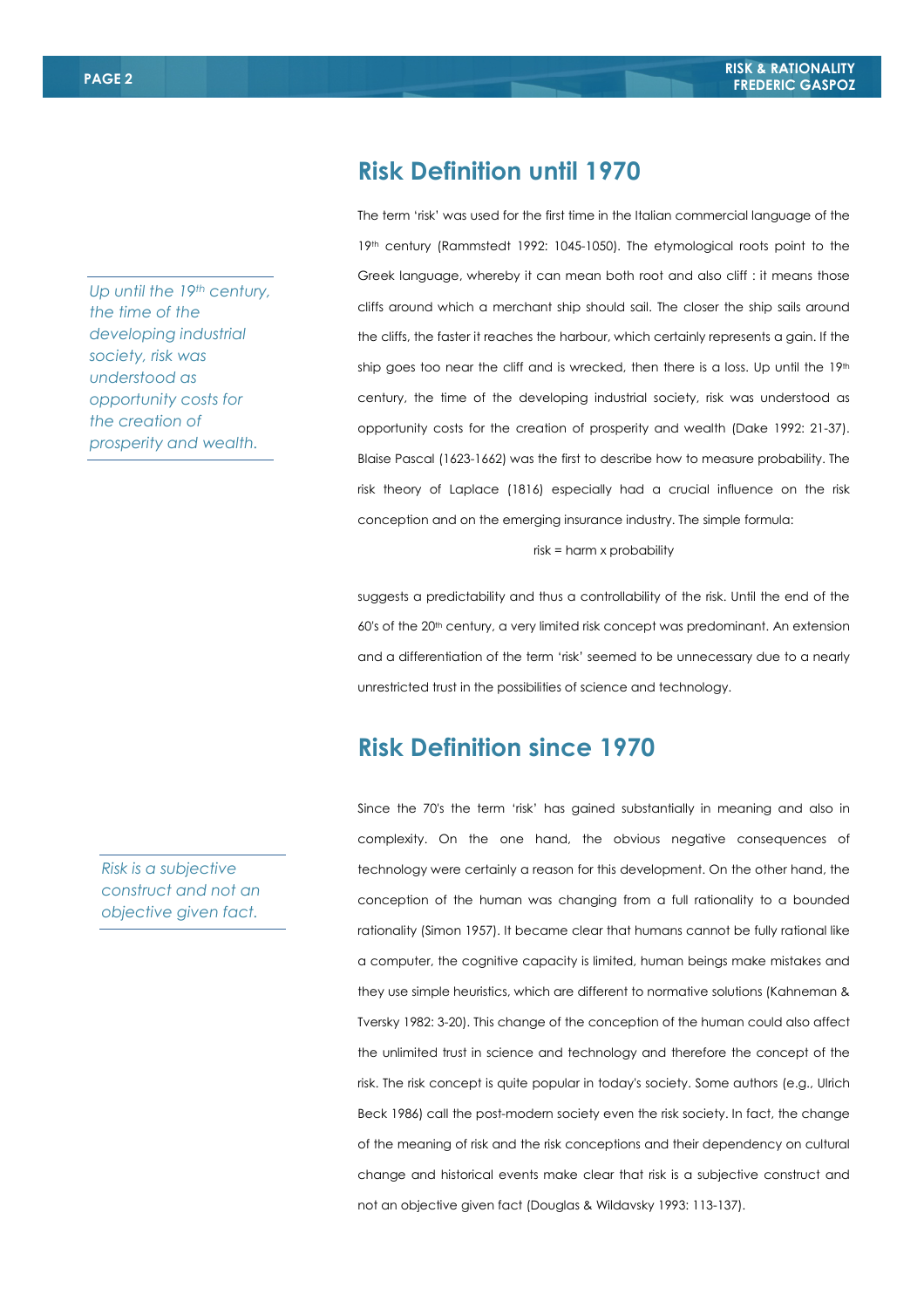## Risk & Measurement

It is not that easy to come up with a clear definition of risk. Of course, it can be seen as the product of probability and harm. But it could also be defined by different logarithms. A risk function could focus on the probability of loss, the size of the loss, the maximal loss, a product of probability and loss, the variance of the consequences, the semi-variance of all possible losses, and so on. Some experts even use a second order probability. This is the probability, in the sense of uncertainty, in how far the proper probability is correct. But a definition of risk only based on a formula might be not sufficient. Different scientific disciplines and different industries work with different conceptualisations of risk. Risk is a widely used, disputed and multifaceted concept. The concept might include qualitative aspects, e.g. economic, psychological, social, cultural, environmental, or philosophical aspects. One might want, for example, that only the negative consequences are defined as a risk, or one may also include the favourable aspects in the risk definition. The former is called pure risk and the latter is called speculative risk (Brachinger & Weber 1997). However, it is easier to give a definition of the risk situation than of risk itself. A basic or minimal risk situation in the sense of a decision structure has always an alternative. At least one alternative has at least two outcomes. It is not sure what the outcome will be by choosing the alternative, but one might know the probability (Scholz & Tietje 2002: 176).

# Probabilistic Concepts

Some difficulties can be experienced in judging probabilities (Hansson 1989: 107-112). There are cultural differences in the perception of probabilities. Asian people such as the Chinese, Indonesians, and Malaysians think less in terms of risk and uncertainty than people of western countries do (Philips & Wright 1977: 507-515). Asians are more non-probabilistic thinkers. They either know or they do not know, for them an event will either occur or it will not. People in western countries are more probabilistic thinkers. They express their uncertainties in terms of probabilities. This is a cultural effect and not a cognitive deficit. In general, people tend to underestimate high probabilities and overestimate low probabilities, as is postulated in the Cumulative Prospect Theory (Kahmeman & Tversky 1992: 297-323).

It is not that easy to come up with a clear definition of risk. Of course, it can be seen as the product of probability and harm. But it could also be defined by different logarithms.

There are cultural differences in the perception of probabilities. Asians are more non-probabilistic thinkers.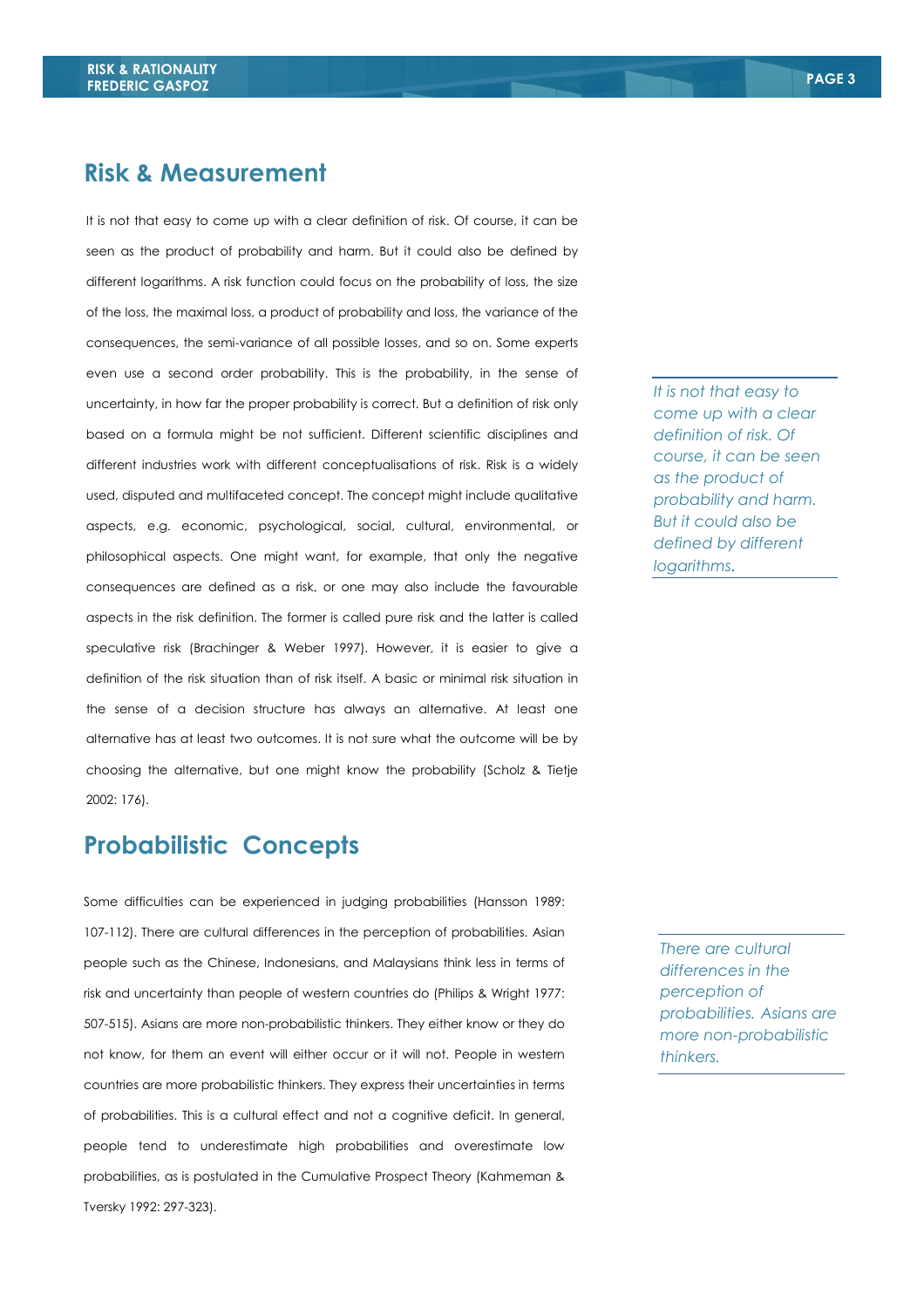The availability heuristic and the base rate fallacy are examples of such biases. Following an aeroplane crash, the risk of travelling by aeroplane is rated higher because the negative event is still in mind and available.

# Prospect Theory & Heuristic

The Prospect Theory postulates an individual reference point, which determines if an outcome is perceived as a loss or as a gain (Kahnemann & Tversky 1979: 263-291). Depending on the cognitive framing of the situation consequences are either perceived as a gain or as a loss. Thereby, the gain function is different from the loss function. The utility function for gains is concave and the utility function for losses is convex. The prospect theory as an example of a subjective utility theory is a descriptive theory, which is based on empirical findings. It shows that people act differently from the normative solutions. Nevertheless, the fact that it is possible to describe decision making behaviour with a mathematical function proves that people use some rules and do not behave irrationally.

People also use systematically some heuristics or biases in their decisions, which are also in conflict with the normative solution and are insofar not rational. The availability heuristic and the base rate fallacy are examples of such biases (Kahnemann & Tversky 1973, 207-232). For example, following an aeroplane crash, the risk of travelling by aeroplane is rated higher because the negative event is still in mind and available. People regularly ignore the base rate in their judgements, which contradicts the Bayes theorem (Scholz 1987). In some cases, for example when the decision has to be made within a short time and not all the necessary information is available, heuristics can be a quite good strategy (Gigerenzer 1997, 107-125). People act in an adaptive way which is, from an evolutionary point of view, "rational".

# Psychometric Paradigm

Besides the quantitative description of risk as a product of probability and harm, people also use qualitative characteristics such as voluntariness, controllability, or catastrophic potential in their risk perception and judgements (Slovic et al. 1985). A risk source is perceived as being less risky if people are exposed to it voluntarily, feeling they have control over the risk, or they do not see the possibility of a catastrophe. In a factor-analytical approach - also called the psychometric paradigm in risk perception research - these qualitative characteristics could be reduced to the two main factors "dread risk" and "unknown risk" (Slovic 1987: 280-285; Slovic 1992).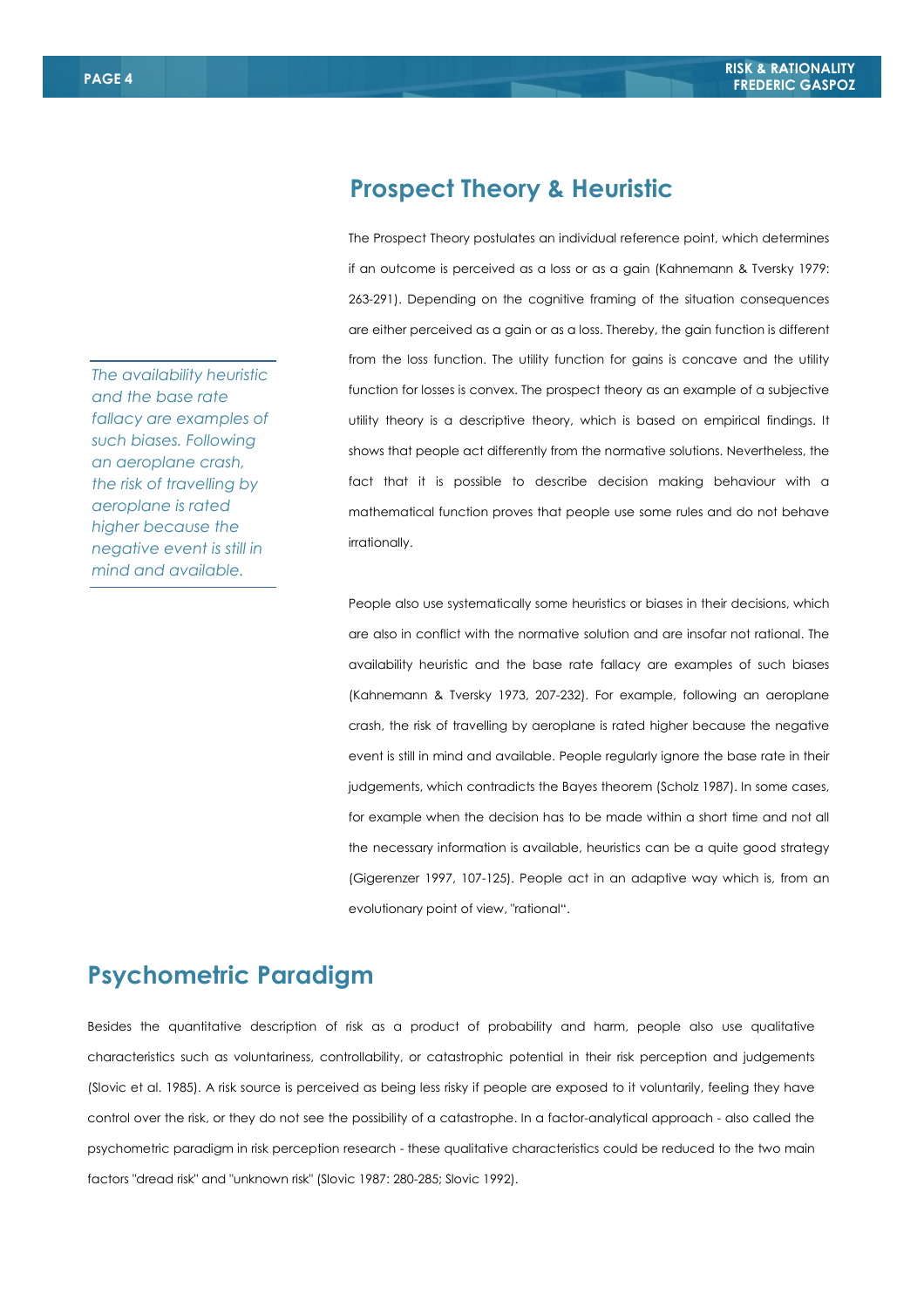## Concluding Remarks

 different conceptualisations of risk and individual differences in risk perception must be considered. In conclusion, it is difficult to be rational about risk. Formulae about risk may give the impression that it could be treated objectively and rationally. But one should be aware that risk is a subjective construct. There are different conceptualisations about risk. People do differ in the way they perceive or judge a risk. They have different interests, different reference systems, they take different qualitative aspects into consideration. Firstly, human behaviour is generaly adaptive as it is discussed with the concept of bounded rationality. Furthermore, rationality can be improved by giving instructions, defining methods, and using decision supporting instruments. Thirdly,

To be rational in the context of the Modern Portfolio Theory, for example, means to accept that people differ in their risk aversion. Thus, client advisors specify the risk profile of the client and develop investment strategies in line with the profile. People can make better assessments of probability if they learn to think probabilistically and break down the situation in simple events. Changing the information format from a probability to a frequency format can reduce even the base-rate fallacy (Gigerenzer & Hoffrage 1995: 684–704). It is advantageous to present the information with visualised frequencies of possible events rather than stating abstract probabilities. There are also methods and instruments to improve the decision-making process, e.g. cost-benefit analysis or multi-attributed utility theory analysis. Concerning risk communication, when the risk affects persons other than the decision-maker, then it is necessary to start a risk dialogue. To optimise this risk dialogue all the affected acting persons must be involved and differences between them have to be accepted (Covello & Allen 1988; Jungermann et al. 1991). If people do so then they might act rationally - although it is difficult to be rational about risk.

#### References

Aumann, R.J. (1997). Rationality and Bounded Rationality. Games and Economic Behavior, 21, 2-14. Bazerman, M.H. (1997). Judgment in Managerial Decision Making. New York: John Wiley & Sons.

Beck, U. (1986). Risikogesellschaft: Auf dem Weg in eine andere Moderne. Frankfurt am Main: Suhrkamp.

Brachinger, H.W. & Weber, M. (1996). Risk as a primitive: A survey of measures of perceived risk. OR Spektrum, 18 (4).

Burns, W.J., Slovic, P., Kasperson, R.E., Kasperson, J.X., Renn, O. & Emani, S. (1993). Incorporating structural models into research on the social amplification of risk: Implications for theory construction and decision making. Risk Analysis, 13, 611-623.

Covello, V.T. & Allen, F.W. (1988). Seven cardinal rules of risk communication. Washington: Environmental Protection Agency, Office of Policy Analysis.

Dake, K. (1992). Myths of Nature: Culture and the Social Construction of Risk. Journal of Social Issues, 48, 21-37.

Douglas, M. & Wildavsky, A. (1993). Risiko und Kultur. In: Krohn, W. & Krücken, G. Riskante Technologien: Reflexion und Regulation (113-137). Frankfurt am Main: Suhrkamp.

Finucane, M.L., Alhakami, A., Slovic, P. & Johnson, S.M. (2000). The Affect Heuristic in Judgements of Risks and Benefits. Journal of Behavioral Decision Making, 13, 1-17.

Fischhoff, B. (1994). Acceptable risk: a conceptual proposal. Health, Safety and Environment, 5, 1-28.

Gigerenzer G, Hoffrage U (1995) How to improve Bayesian reasoning without instruction: Frequency formats. Psychology Review 102: 684–704

Gigerenzer, G. (1997). Ecological intelligence: an adaption for frequencies. Psychologische Beiträge, 39, 107-125. Hansson, S. O. (1989). Dimensions of Risk. Risk Analysis, 9(1), 107-112.